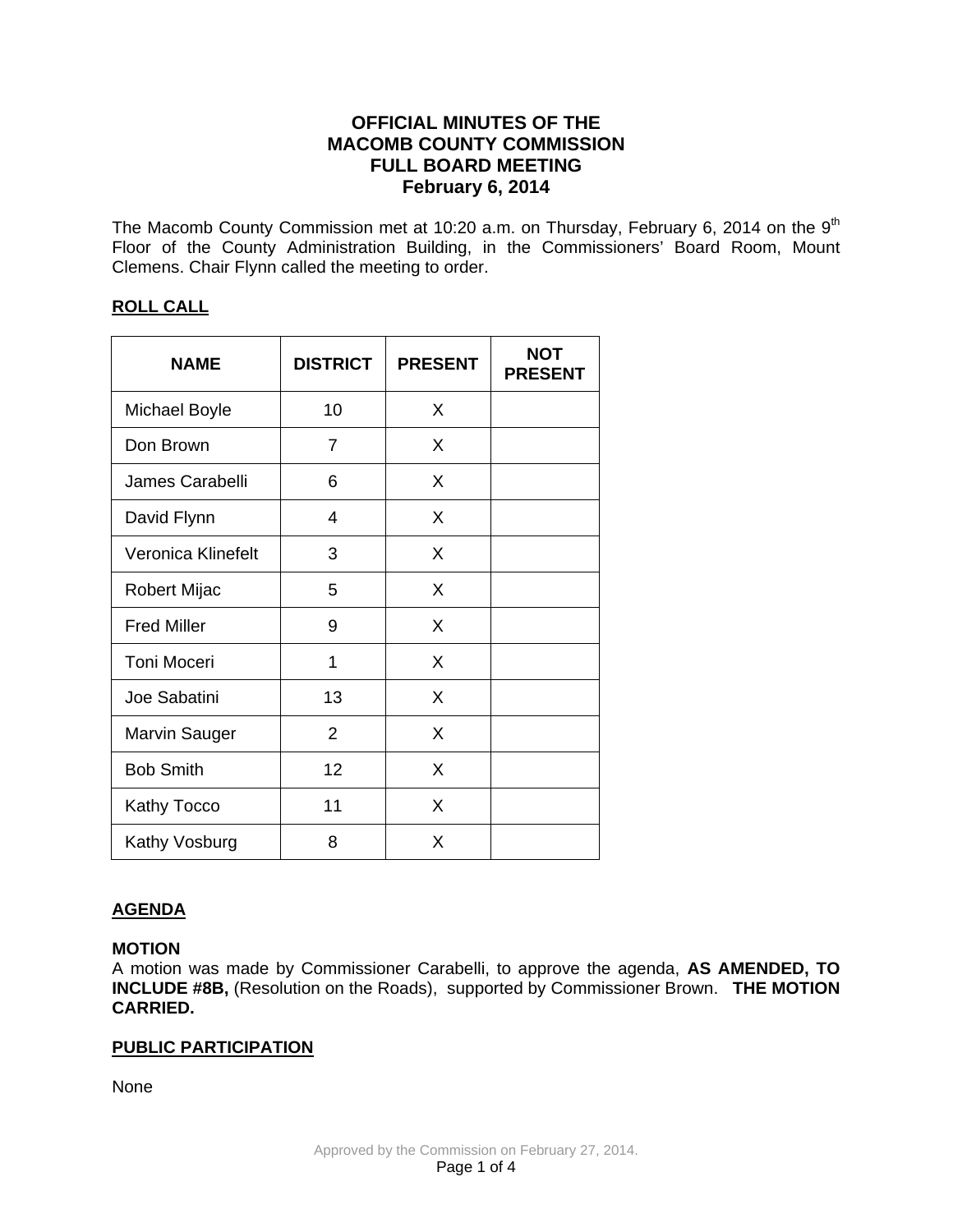## **CORRESPONDENCE FROM THE EXECUTIVE**

None

## **GOVERNMENT OPERATIONS COMMITTEE MEETING – February 3, 2014**

The reading of the recommendation from the Government Operations Committee was waived and a motion was made by Chair Tocco, supported by Vice-Chair Flynn, to adopt the committee recommendation.

**R14-011** Approve the law firm of Dickinson Wright as the Board's Independent Counsel. further, a copy of this Board of Commissioners' action is directed to be delivered forthwith to the Office of the County Executive.

#### **THE MOTION CARRIED.**

#### **JUSTICE & PUBLIC SAFETY COMMITTEE MEETING – February 5, 2014**

The reading of the recommendation from the Justice & Public Safety Committee was waived and a motion was made by Chair Vosburg, supported by Vice-Chair Smith, to adopt the committee recommendation.

**R14-012** Approve the Sheriff's request to hire a retired employee as a temporary part-time employee, for a maximum of 180 days; further, a copy of this Board of Commissioners' action is directed to be delivered forthwith to the Office of the County Executive.

#### **THE MOTION CARRIED.**

### **FINANCE COMMITTEE MEETING – February 6, 2014**

The reading of the recommendations from the Finance Committee was waived and a motion was made by Chair Miller, supported by Vice-Chair Moceri, to adopt the committee recommendations.

- **R14-013** Adopt an Ordinance Amending Sections 2, 4, 9, 10 and 11 of Ordinance No. 2013-8 Entitled "FY 2014 Comprehensive General Appropriations Ordinance"; further, a copy of this Board of Commissioners' action is directed to be delivered forthwith to the Office of the County Executive.
- **R14-014** Adopt an Ordinance Amending Ordinance No. 2013-3 Entitled "An Ordinance Requiring Additional Information in Quarterly Financial Reports"; further, a copy of this Board of Commissioners' action is directed to be delivered forthwith to the Office of the County Executive.
- **R14-015** Adopt an Ordinance Amending Sections 1.3, 4.1, 4.2 and 5.2 and Adding Article 8A to Ordinance No. 2012-1 Entitled "An Ordinance to Establish Comprehensive Policies and Procedures Governing the Awarding of Macomb County Contracts for the Procurement of Services, Supplies, Materials and Equipment"; further, a copy of this Board of Commissioners' action is directed to be delivered forthwith to the Office of the County Executive.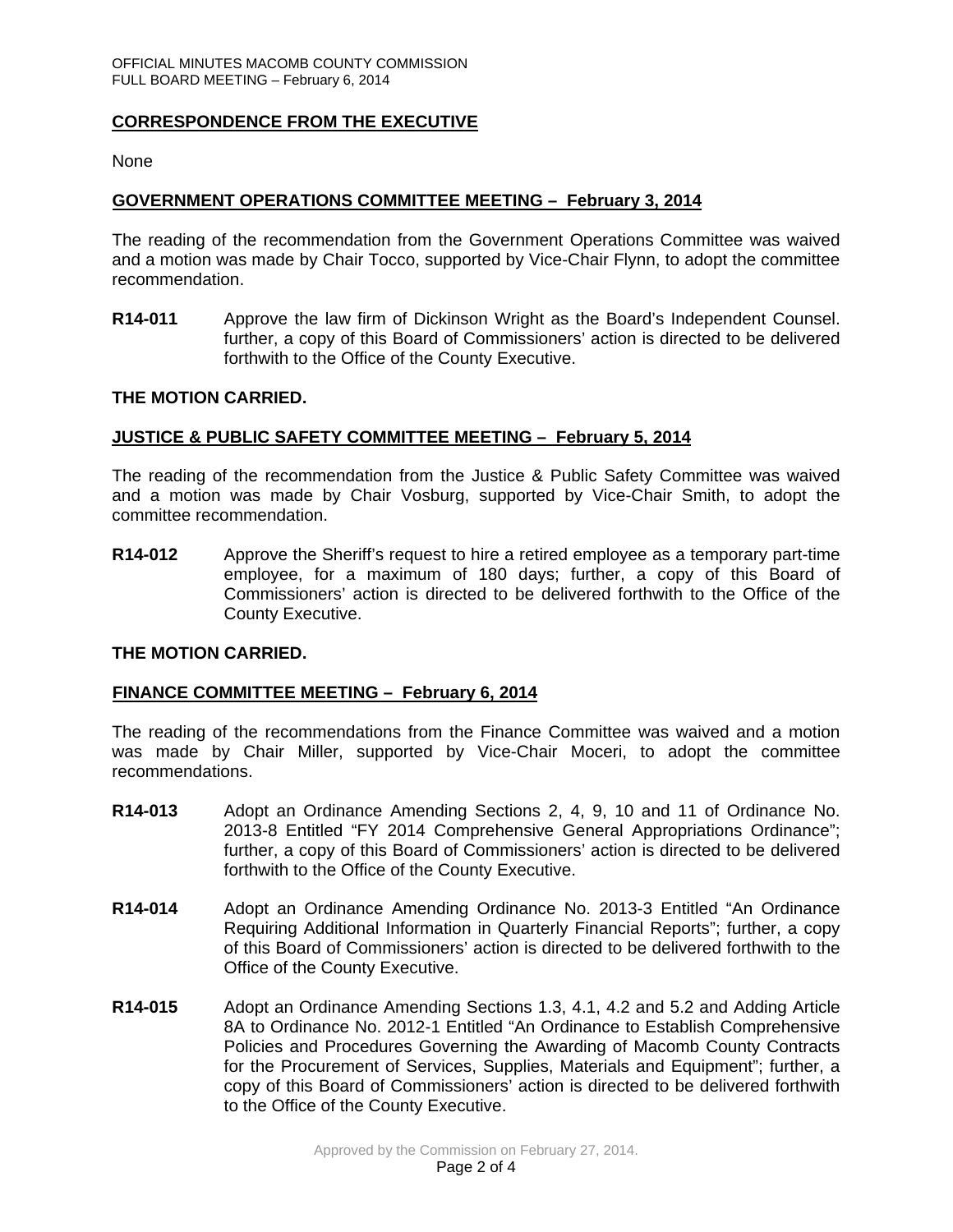**R14-016** Concur in the recommendation of Corporation Counsel to settle the lawsuit of Angela Dobbs, as next friend for Brooke Dobbs, a minor v. County of Macomb, 16<sup>th</sup> Circuit Court Case No. 13-1148-NO, as outlined in a February 3, 2014 privileged/confidential lawsuit settlement memorandum from Corporation Counsel; further, a copy of this Board of Commissioners' action is directed to be delivered forthwith to the Office of the County Executive.

### **THE MOTION CARRIED.**

## **RESOLUTIONS**

## **MOTION**

A motion was made by Commissioner Carabelli, to adopt the following Resolutions in their entirety, supported by Commissioner Tocco.

- **R14-017** Amending the Contracting Policy (offered by Board Chair on behalf of Board; recommended by Finance Committee on 02/06/14)
- **R14-018** Urging the Governor and State Legislators to direct a large portion of the budget surplus available for FY 2014 to Fund Maintenance of Local Roads (waived by Infrastructure Committee Chair; offered by Board Chair on behalf of Board)

## **THE MOTION CARRIED.**

### **NEW BUSINESS**

Commissioner Carabelli mentioned that today would have been 103<sup>rd</sup> birthday of President Ronald Reagan.

Chair Flynn talked about conducting discussions to review details of the Capital Improvement needs of the county and prioritize each project for the next 5 years. A list of meetings has been scheduled.

The March 13, 2014 Finance Committee and Full Board meetings have been cancelled.

## **PUBLIC PARTICIPATION**

None